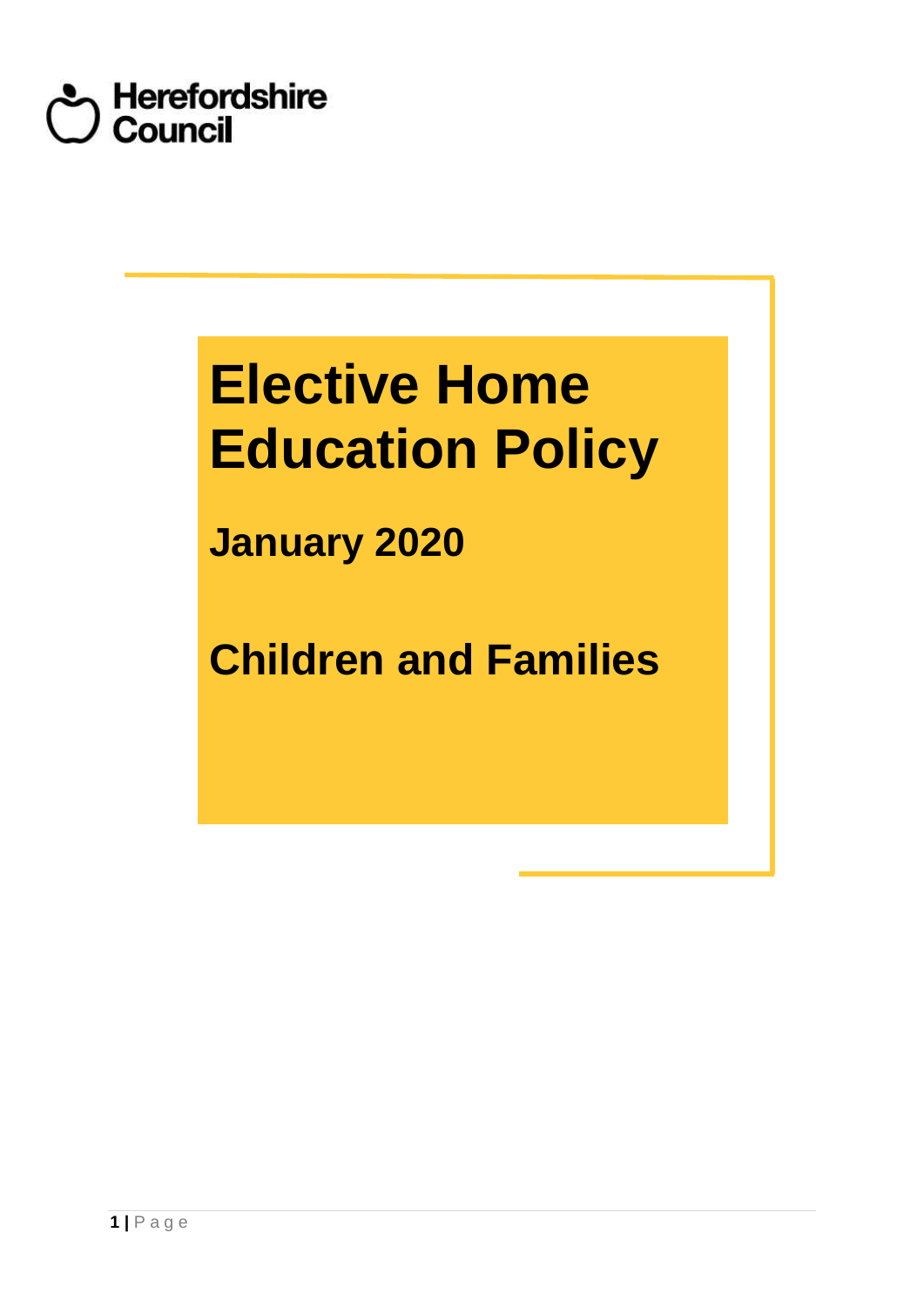# **Policy, Procedure and Guidance for Elective Home Education**

# **INTRODUCTION**

 This document sets out the procedures and guidance to enable Herefordshire Local Authority to fulfil its statutory functions regarding children who are being educated at home under Section 7 of the 1996 Education Act.

# **Herefordshire's Principles for Elective Home Education (EHE)**

# **We believe that:**

- School-based education provides a broad and balanced curriculum that promotes social and physical development, moral and spiritual awareness and equal opportunities.
- As well as educational needs, we will take the personal, health and welfare interests of individual children into account, at all times. The safeguarding of children and young people who are in receipt of EHE is an essential element of the monitoring role of the LA.
- Parents have the legal responsibility for ensuring that their children are properly educated and we respect their right to choose to educate their child, other than at school, according to their philosophical, ideological or religious views and beliefs.
- The decision by parents as to how to educate their child, whether at school or at home, should be an informed, active and positive one. It is important that parents obtain sufficient information when making that decision.
- To assist parents (who educate their child other than at school) in ensuring a suitable education we will promote regular dialogue and partnership work.
	- Educating a child within the home may be a more challenging way in which to provide an efficient and suitable full-time education than at school. Unless it appears to us that suitable provision is not in place for the child, we will support the choice of parents who elect to home educate.

 Note: For the purpose of this document the term 'parents' includes anyone who has parental responsibility.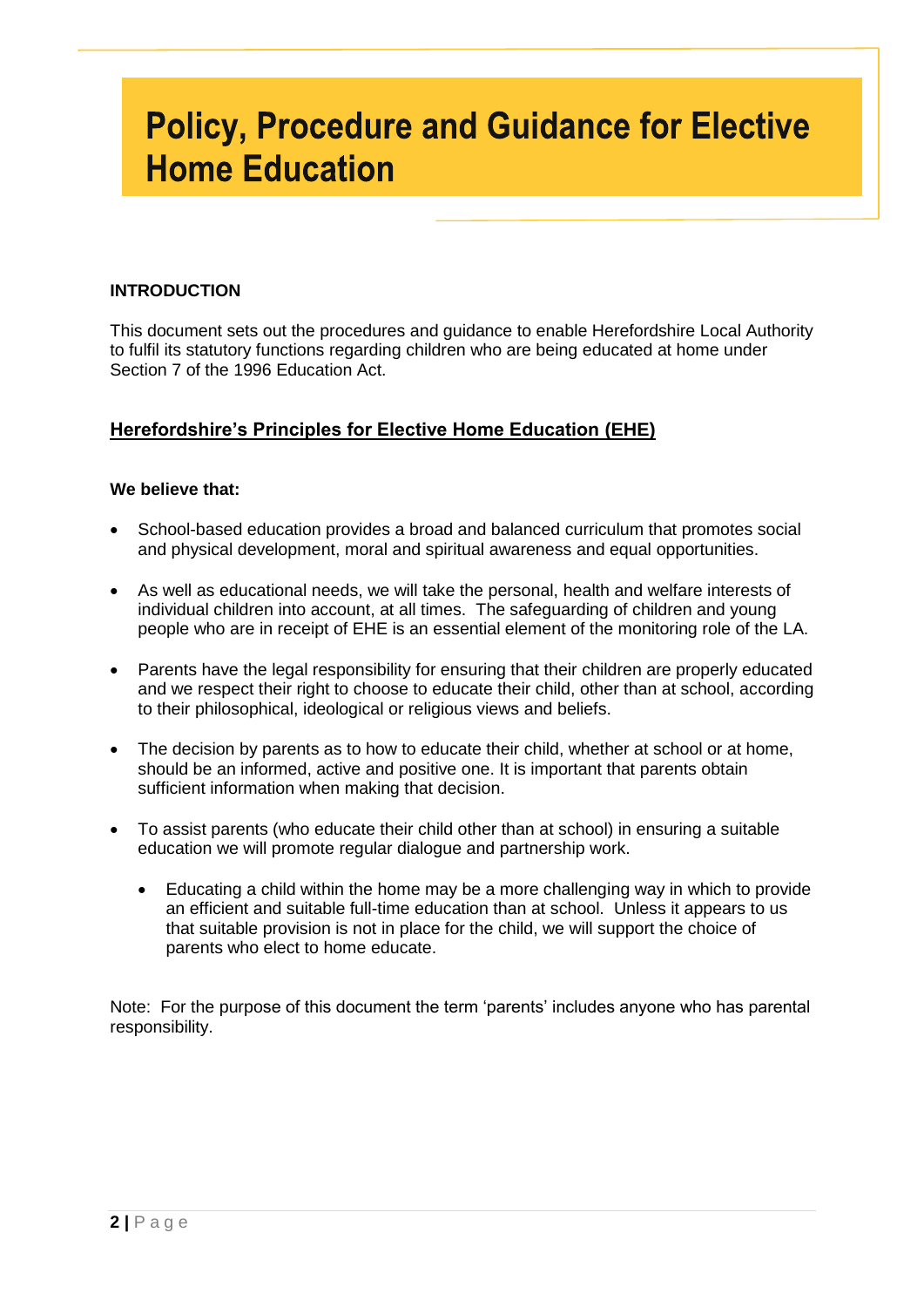# **The Law**

 The legal responsibilities of parents are established in section 7 of the 1996 Education Act which states:

 *"The parent of every child of compulsory school age shall cause him to receive efficient fulltime education suitable:* 

- *a. to his age, ability and aptitude and*
- *b. To any special educational needs he may have,*

 *either by regular attendance at school or otherwise".* 

 Section 437 to 443 of the Education Act 1996 places a duty on the Local Authority to take action if it appears that a child/young person is not receiving a *"suitable education".* 

 *"if it appears that the child/young person is not receiving suitable education, either by regular attendance at school, or otherwise…(the local authority) shall serve a notice, in writing, on the parent requiring him to satisfy…. that the child is receiving such education".* 

# **Procedures**

- 1. Parents inform the school, where the child is registered, *in writing*, that they intend to educate their child at home. The school should then immediately inform the Local Authority Elective Home Education Officer (EHEO).
- 2. Schools should remove the child's name from the school roll upon receipt of the letter from the parent and immediately inform the EHEO. The child's school place should remain 'open' for 10 ten working days whilst the EHEO verifies with parent that they have made an informed choice about educating their child at home.
- 3. The EHEO will send the parent a copy of Herefordshire's Elective Home Education Guidance as well as the D f E Departmental Guidance for Parents. The EHEO will send a 'Notice to Home Educate' form to the parent for completion. This is a useful basis for initial discussions with the EHEO. Although there is no legal requirement on parents to provide specific documents, it does help the LA to establish, informally, what educational provision is made for the child and how effectively the parents are discharging their Section 7 duty.

 *Case law (Harrison & Harrison vs. Stephenson, Worcester County Council 1981) defined suitable education as one which enabled the children to achieve their full potential and*  was such as to prepare the children for life in modern civilised society.

 Using this as a basis for assessment, the visit should be seen as supportive of the child and accepting of the parents' rights to educate their child at home.

- 4. The EHEO will then make contact with the family to arrange an informal meeting to review the arrangements that they are proposing. This meeting will not be more than two weeks from the initial contact. The purpose of the meeting will be to establish:
- Reasons why the parent has opted to home educate their child
- What they hope to achieve by home educating their child
- How they intend to achieve this objective
- What resources do they have available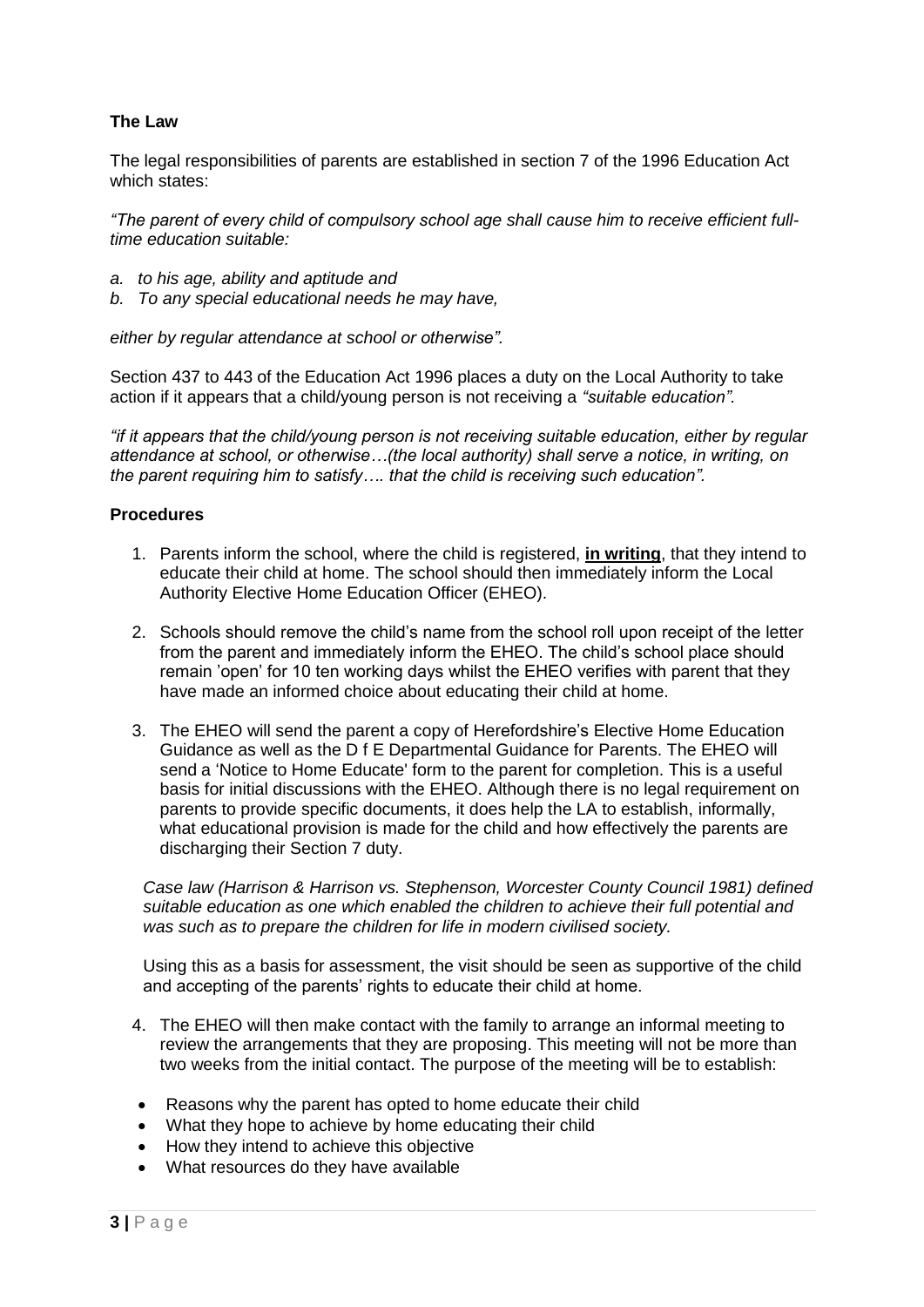- 5. In consultation with the parent, a subsequent visit will be arranged, for two months after the initial contact visit, to establish the success and progress of the arrangement and to offer on-going support for the family, if requested.
- 6. The EHEO does not have an automatic right of access to a parent's home; therefore, parents may wish to offer an alternative way of demonstrating that they are providing suitable education. I.e. by showing examples of their child's work, agreeing to a meeting at another venue, providing a detailed report, an educational philosophy, or an assessment by a qualified third party. However, it would be helpful for the Officer to see the child's work at first hand in order to be able to provide advice if necessary.
- 7. In the course of the functions placed upon LAs by the Education Act 2002, the EHEO will ensure that children/young people's interests are safeguarded and their welfare promoted by them not being at risk of significant harm (see safeguarding section below).
- 8. Following contact with the parent (this normally follows a meeting or visit); a copy of the visit report will sent to the parents summarising the matters discussed and any recommendations made.
- 9. Where the EHEO is satisfied that a parent is complying with his/her Section 7 duty (to demonstrate that education provided is suitable) ideally, the review of educational provision should take place every six months. As a minimum, there will be a 12 monthly review.
- 10. At the next meeting or visit, information regarding the child's progress will be sought and consideration given to the learning opportunities being offered to the child and where these can possibly be supplemented by advice from the EHEO.
- 11. If it appears, at subsequent meetings, to the EHEO that a child of compulsory school age is not receiving efficient or suitable full-time education, either by regular attendance at school or otherwise, the officer will explain and then confirm in writing to the parent/carer stating that this is the case. The reasons for the decision will be specified and the parents will have the opportunity to improve their arrangements over 15 days.
- 12. A date for further contact will be set, at which the EHEO will determine whether the education now reaches the given standard. If there is no evidence of suitable progress a School Attendance Order (SAO) will be issued.
- 13. **If a child has a statement of special educational needs (or Education, Health and Care Plan from September 2014),** the parent has the same rights as other families to educate their child at home. However, the Local Authority has to be satisfied that the parent can meet the needs of the child as outlined in the statement.

 Prior to de-registration of a pupil from the school, the Head teacher will convene an Annual Review meeting.

 The parents, EHEO, the Educational Psychologist (if appropriate) and any other relevant officers, for example the SEN Officer, will be invited to the review meeting.

 The purpose of the meeting will be to discuss the needs of the child and the suitable educational provision to meet those needs.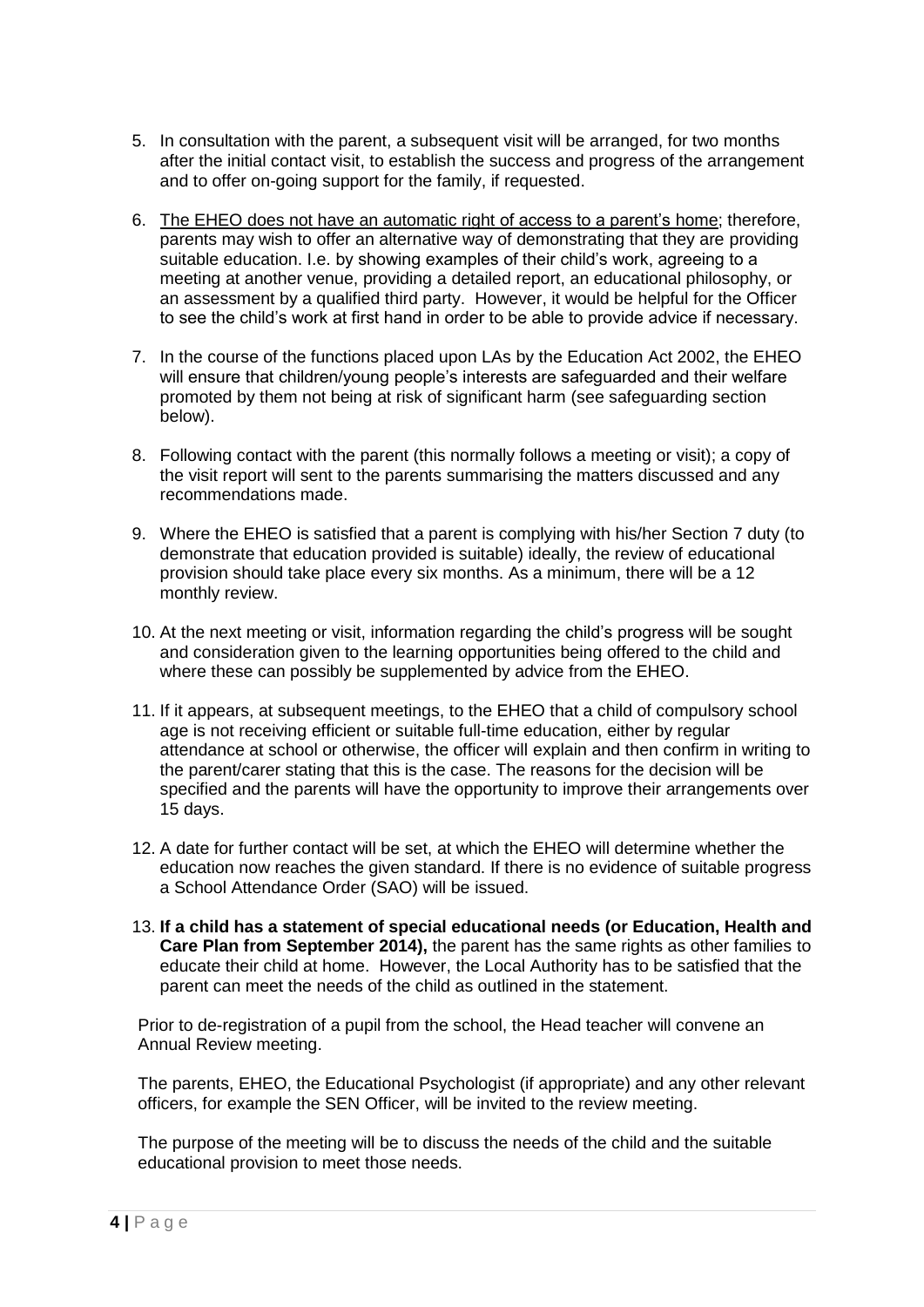Following de-registration from the school, there will be an initial visit by the EHEO. The visit will focus on the curriculum, teaching strategies and the individual planning in place for the child. It is accepted that plans may not be detailed in the initial phase of home education.

 14. If a child with a statement of SEN is being educated at home, (The SEN team will undertake the Annual Review or EHC Plan from Sept. 2014) with an input from the EHEO, each year. As long as the statement/EHC Plan remains, the Local Authority has a legal duty to ensure that the child's needs as set out in the statement are met.

 The Annual Review of the statement will be carried out in the place considered most appropriate. The SEN Caseworker will act as Head teacher during the review and the appropriate Educational Psychologist may also be involved.

 The review should be carried out by the SEN Team in liaison with the EHEO. The EHEO and SEN Officer should have access to a copy of the statement/EHC Plan and the most recent annual review report and will consider whether the statement/EHC Plan should be maintained or should cease.

 If the content of the statement/EHC Plan is not sufficiently detailed to inform this process and further consideration needs to be given to updating it, the SEN Officer will liaise with the EHEO with regard to this. It will be this officer's decision as to whether the statement is updated with advice from appropriate professionals e.g. Educational Psychologist.

# **Flexi – Schooling Arrangements**

 Parents can ask a school to consider a 'flexi-schooling' agreement, where the pupil is educated for part of the time in school and part of the time at home.

 It is of paramount importance that the child attends regularly on the agreed 'school days' to optimise their access to National Curriculum requirements. This type of arrangement is at the discretion of the Head teacher and the Governing Body. There is no duty on the school to accept this type of arrangement.

 There should be a formal written agreement between the school and the parents, which should set out clearly for both parties:

- The days, dates and times when the child is to be in school
- The subjects that the school is providing and the ones that the parent will cover

 As the child still remains on roll at the school, statutory regulations apply with regard to attendance. It is essential that the school is satisfied that this type of arrangement meets the needs of the child and the statutory obligations of the school. The responsibility for monitoring the 'non-school' part of the arrangement lies with the school and not with the Local Authority.

 If a school agrees to a flexi-schooling arrangement, the portion of time that the pupil spends away from school must be marked as 'authorised absences' under Code 'C'.

# **Children not known to the Local Authority**

 As highlighted in recent cases, the risk to children of becoming missed and 'invisible' to schools and other agencies should always be considered. It must be remembered that home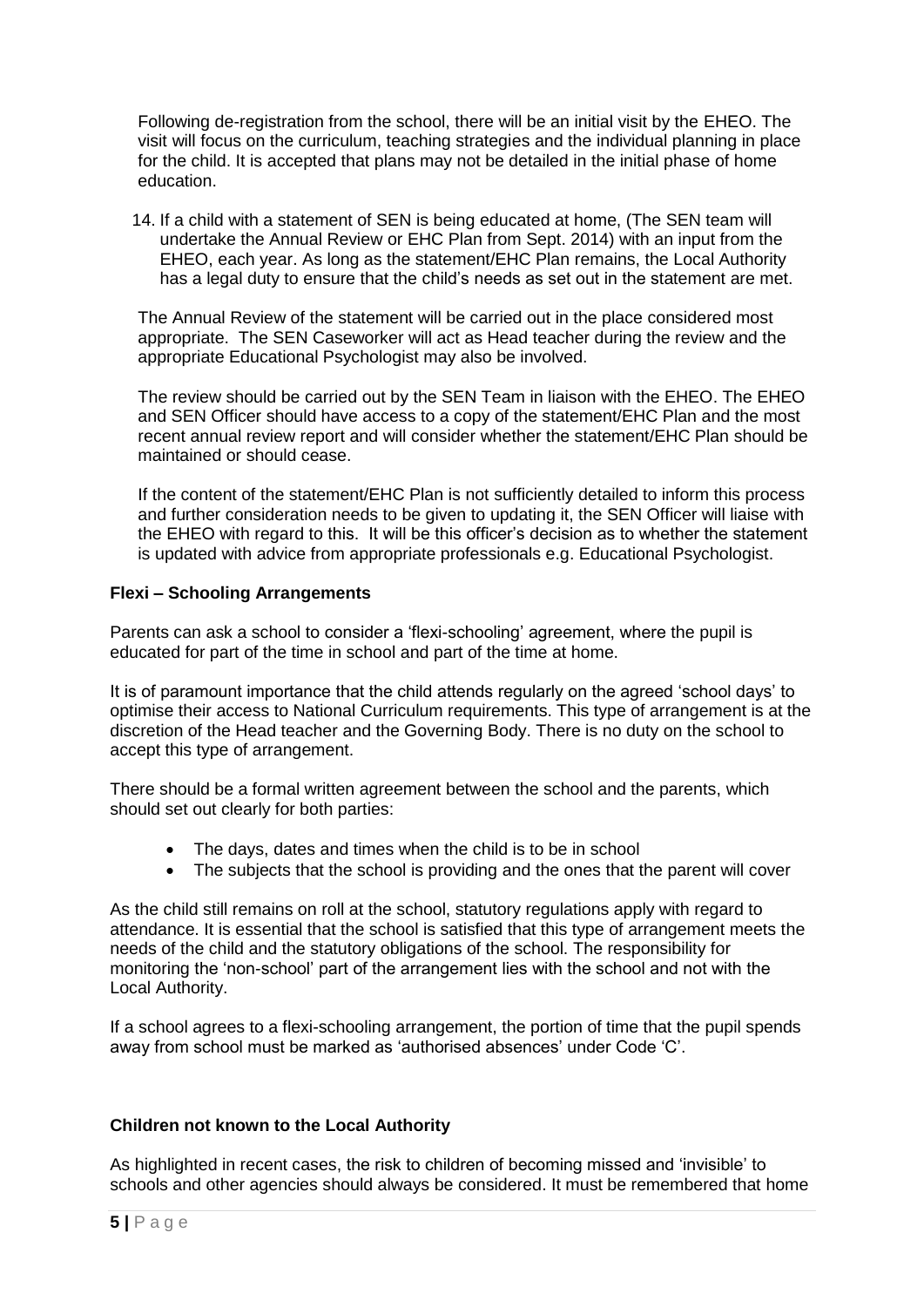educators might not be registered with the LA. Furthermore, there is no requirement for home educators to do so.

Section 436A of the Education Act 1996 requires:

 *'local authorities need to make arrangements which will as far as possible enable them to determine whether any children who are not pupils at schools, such as those being educated at home, are receiving suitable education. In order to do this local authorities should make inquiries with parents educating children at home about the educational provision being made for them.'* 

 The Children Missing from Education (CME) register is maintained by the Local Authority. Children who are identified as not attending school, but have not formally entered EHE, are put onto the CME register until such time as it can be ascertained whether a formal letter has been received by the school and the intention of the parent is to educate their child at home. Once this has been established, contact is made by the Elective Home Education Officer and the student name/s will be taken off the CME register and placed on the EHE database.

# **Safeguarding**

 It must be acknowledged that most registered home educators withdraw their children from school for legitimate reasons. However, there is the clear potential for children to be withdrawn from public view and placed at risk. Section 175 of the Education Act 2002 places a duty upon local authorities to '*ensure the safety and welfare of children'*.

 Should parents refuse to co-operate with reasonable requests for information or access, then, and if the EHEO has concerns about the welfare of the child, the EHO has a duty to make an immediate referral to the multi-agency safeguarding Hub (MASH) in order that an assessment can be made.

 Schools are a 'safety net' for identifying and referring children in need and those showing signs of being at risk of significant harm. Therefore, the LA officers working with children educated at home should have knowledge of the Child Protection procedures for the purposes of identifying children at risk and possess the ability to liaise and work together with child protection agencies to this end.

 The EHEO is trained to the same level as a Designated Manager for Safeguarding in a school.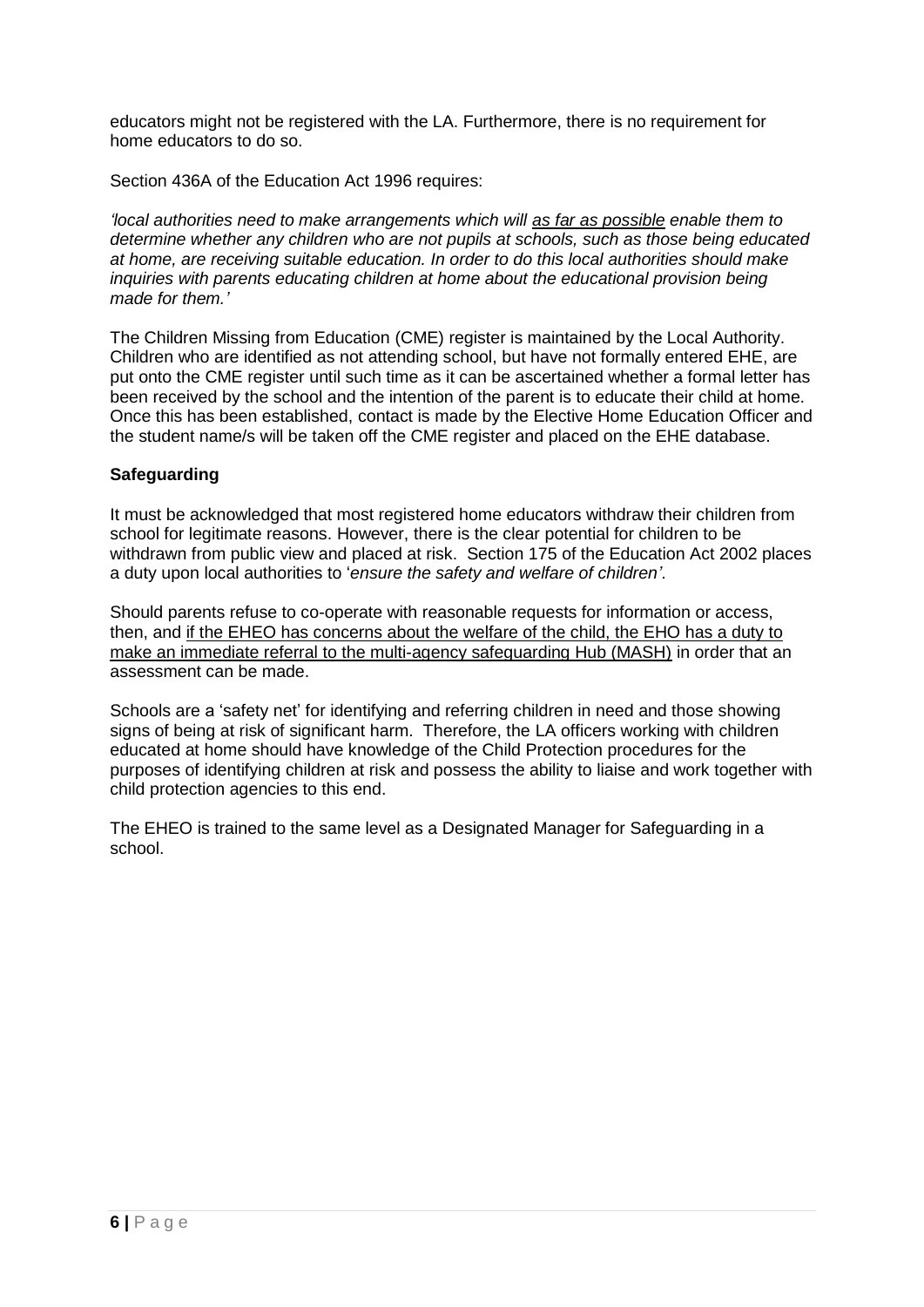# **Other Agencies – Support and Advice to Parents**

 Children educated at home and their parents should not be excluded from the help and assistance available from specialist LA services or other relevant agencies. Parents will receive information about services that are normally available through school either via the EHEO or the 'local offer' described on the local authority website. This will include:

- Health Home educated children can miss routine inoculations, PHSE and other school-based health initiatives, e.g. anti-smoking.
- Safeguarding and Child Protection E.g. Updates about Online Safety and Child **Exploitation**
- College Links The 14-16 year old elective home educated child may be keen to attend college full or part-time. College information is provided by the EHEO.
- Schools Parents have the right to ask a school to agree to a flexi-schooling arrangement for their child. Flexi-schooling involves the child remaining on the school roll and being educated at home for part of the week or term. However, as responsibility for ensuring the quality of the entire educational provision rests with the school, via the Head teacher, the school has the right to refuse to flexi-schooling arrangements.
- Exams **-** Parents need to contact Examining Bodies directly for the arrangements to sit exams. Advice can be sought from the EHEO.
- Voluntary Sector Parents are encouraged to avail themselves with advice and support from independent Home Education organisations: **Education Otherwise**; and HE-UK.

[www.education-otherwise.org](http://www.education-otherwise.org/)  [www.home-education.org.uk](http://www.home-education.org.uk/) 

# **Monitoring Arrangements**

Records maintained will include the following:

- Review visit reports
- Register of students
- Data analysis of the number of children and young people who are electively educated at home will include the following details:
- percentage of total population
- key stage at which child started elective home education
- the number of new referrals *by gender*
- the number of children and young people who have returned to school *by gender*
- The prime reason for choosing elective home education
- the percentage of Statements of SEN of children and young people who are electively educated at home which are reviewed annually
- Parent/carer evaluation of service.

.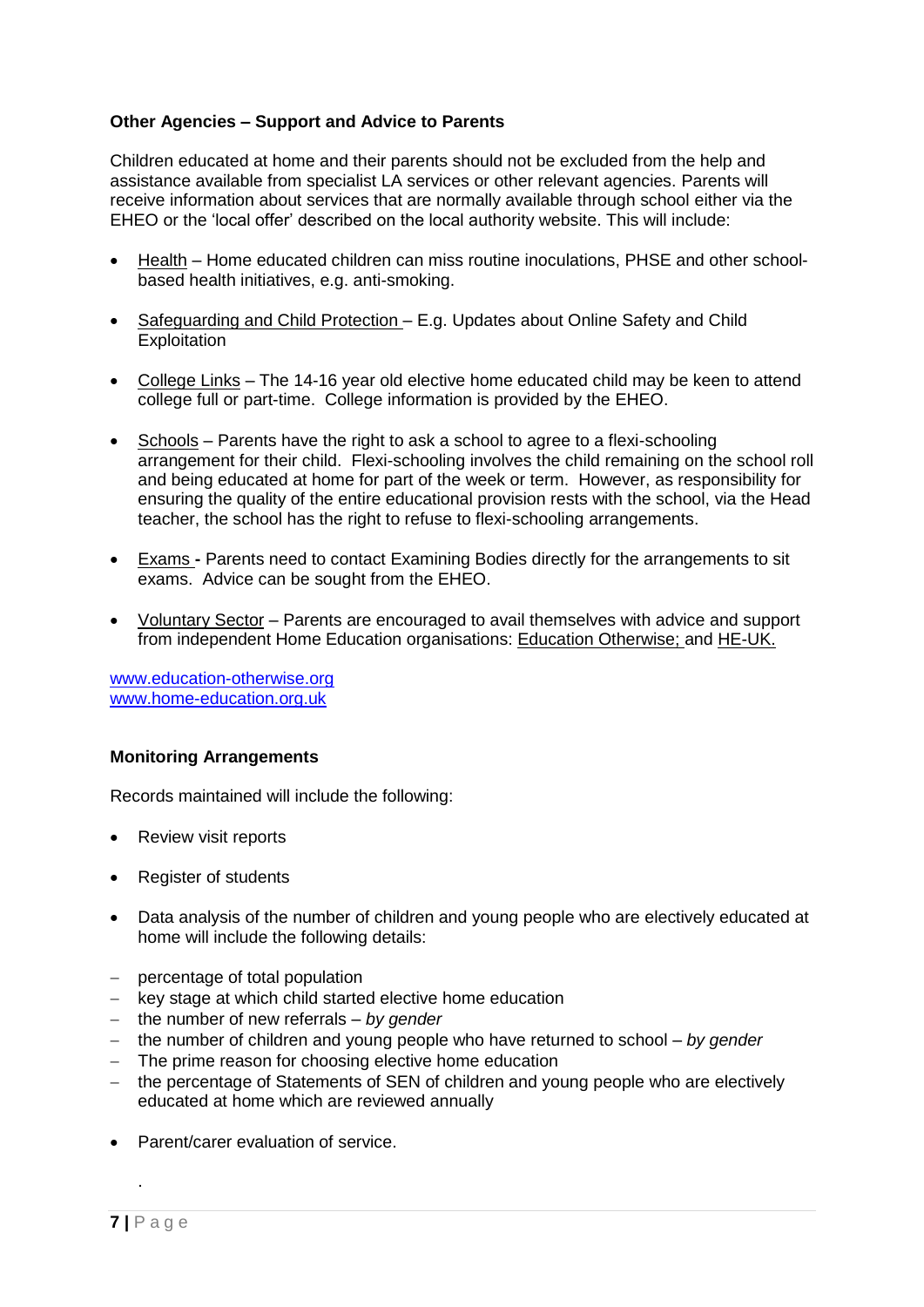# **Review arrangements for the Policy:**

A review of the policy will take place annually.

#### **Publication arrangements for the Policy:**

 The policy is available on the Herefordshire Council Website and linked to The Safeguarding Children and Young People in Herefordshire Website. A copy of the ratified policy will also be located in the Children's Social Care Safeguarding procedures through the Tri-X website.

 Arrangements can be made for the policy to be translated or made available in a different form to support access arrangements upon request.

 [School life -](https://www.gov.uk/browse/education/school-life) GOV.UK Useful Links: [www.c4eo.org.uk/themes/safeguarding](http://www.c4eo.org.uk/themes/safeguarding) (click on publications) [http://www.education.gov.uk/aboutdfe/statutory/g00224510/children-not-receiving-suitable](http://www.education.gov.uk/aboutdfe/statutory/g00224510/children-not-receiving-suitable-education)[education](http://www.education.gov.uk/aboutdfe/statutory/g00224510/children-not-receiving-suitable-education) 

#### **A process map/flow diagram, summarising the stages of activity, is attached to assist other agencies with understanding procedures and EHE arrangements.**

Policy updated by:

- Joy Burnet, Elective Home Education Officer
- Elective Home Educating families
- Ben Straker Social Inclusion Manager

#### January 2020

 **otherwise than at a school (Section 436(A) Education Act 1996). Herefordshire Local Authorities have a legal duty to identify children in their area who are not registered pupils at a school and who are not receiving suitable education Council will pursue legal action against parents/carers of children who are not registered pupils at a school if they are not satisfied that the child/children are receiving suitable education at home.**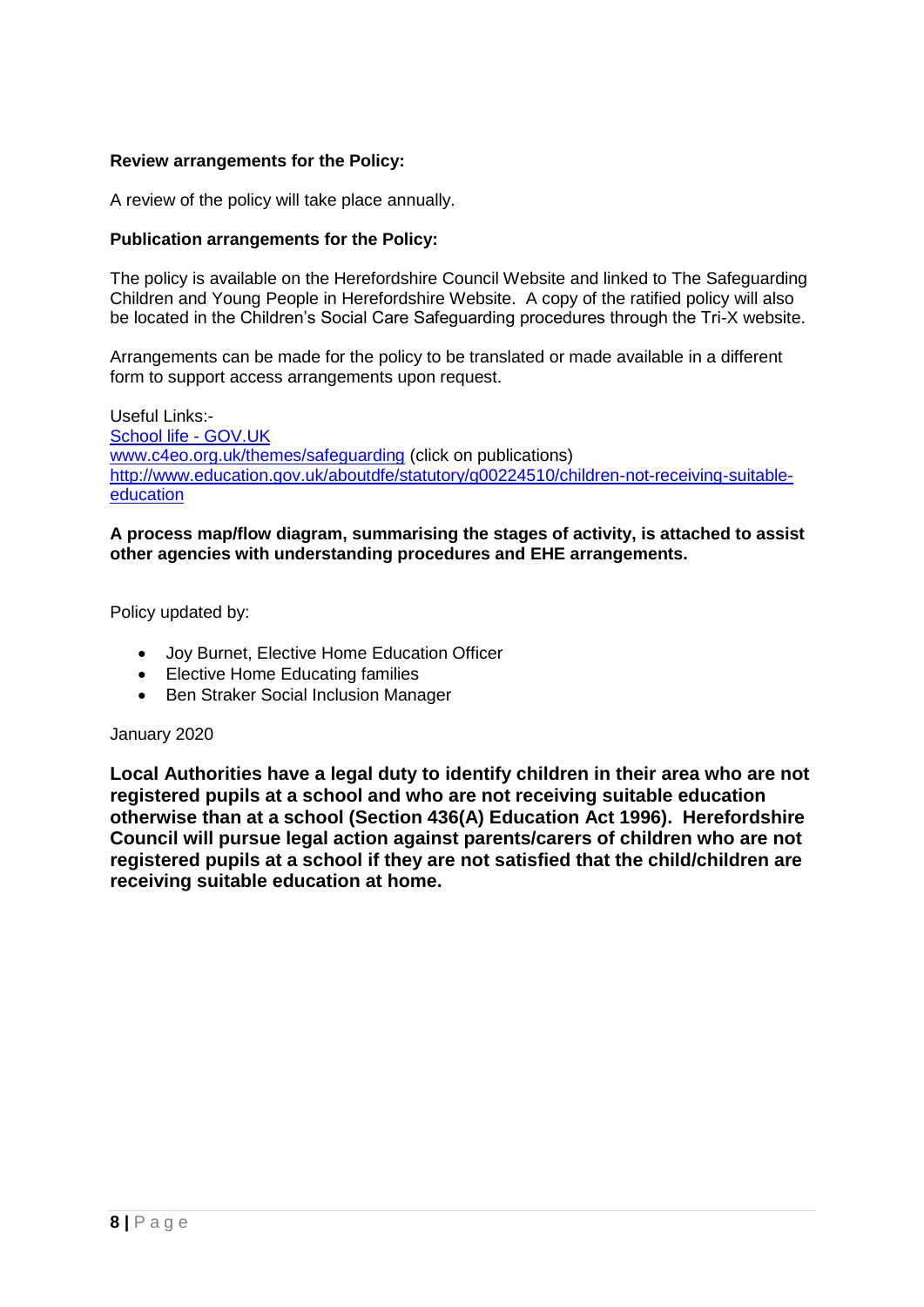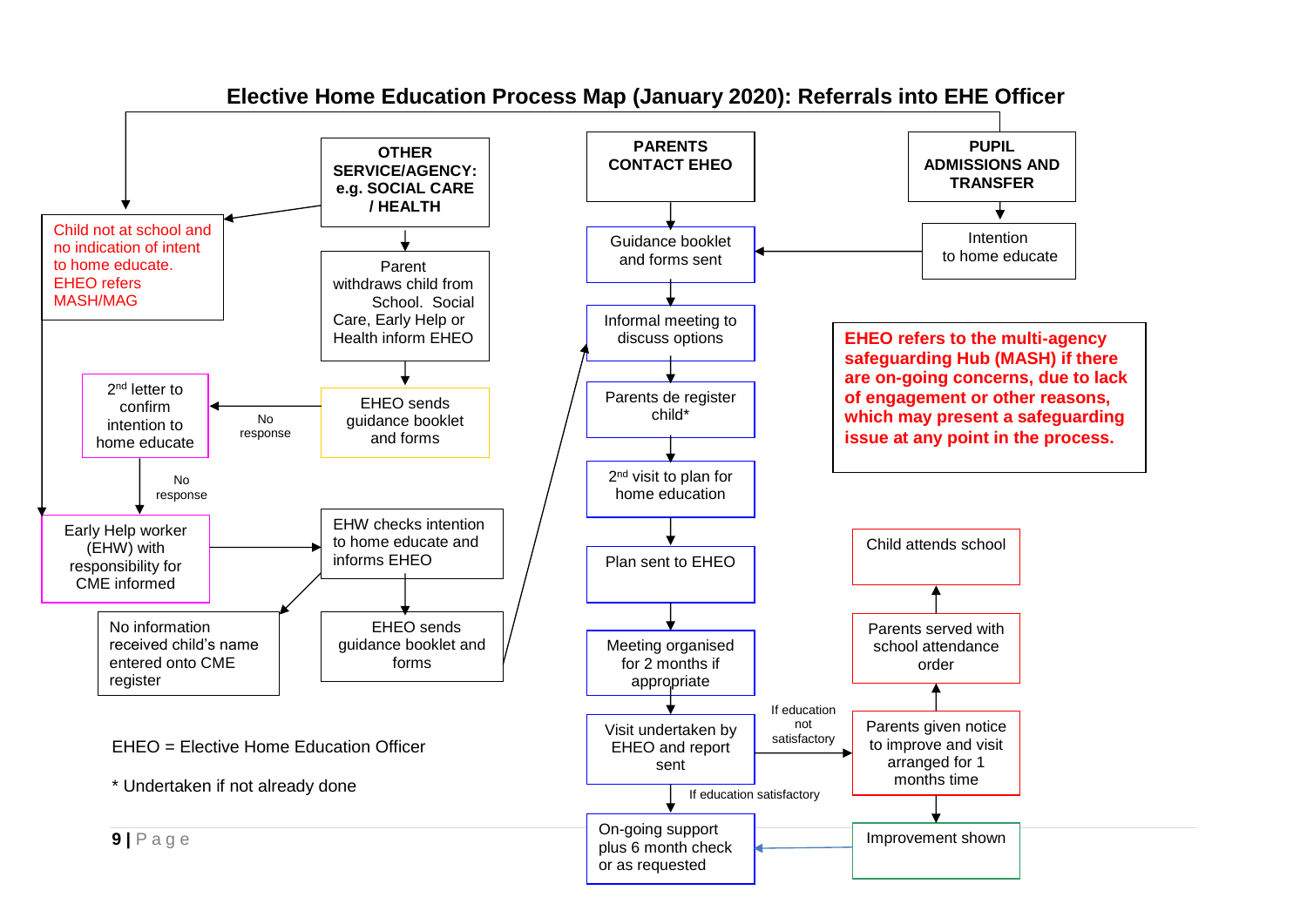